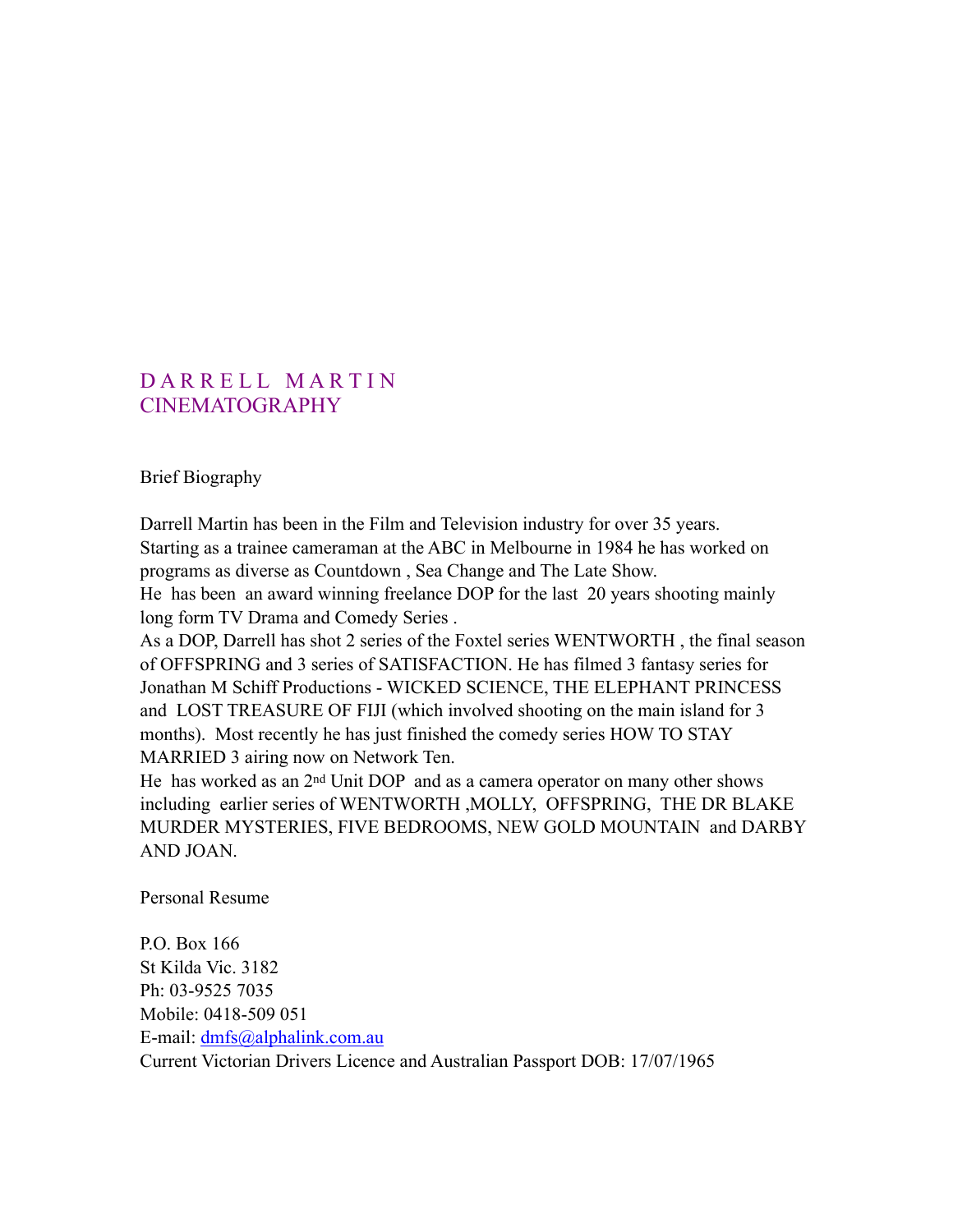| <b>CRAZY FUN PARK</b>                                                 | 2nd UNIT DOP 10 Eps Drama Series<br>Series Director Of Photography Matthew<br>Temple, Nick Verso, director                                                |
|-----------------------------------------------------------------------|-----------------------------------------------------------------------------------------------------------------------------------------------------------|
| 2021                                                                  |                                                                                                                                                           |
| DARBY AND JOAN                                                        | B Camera Operator, 8 x 48 minute Drama<br>Series Director Of Photography John<br><b>Stokes ACS</b><br>Directors David Caesar, Ben Lucas, Mairi<br>Cameron |
| <b>HOW TO STAY MARRIED 3</b><br>8 x 30 minute Comedy series           | Director Of Photography<br>Directors Fiona Banks, Peter Helliar and<br>Matt King                                                                          |
| MISS FISHERS MODERN MURDER MYSTERIES 2<br>10 x 60 minute Drama Series | Additional camera, Replacement DOP for<br>Recces(Director Of Photography Craig<br>Barden ACS)<br>Directors Kevin Carlin, Lyn Hegarty                      |
| 2020                                                                  |                                                                                                                                                           |
| <b>WENTWORTH 9</b><br>10 x 60 minute Drama Series                     | Director Of Photography<br>Directors Kevin Carlin, Fiona Banks, Mat<br>King and Roger Hodgeman.                                                           |
| <b>NEW GOLD MOUNTAIN</b>                                              | Additional camera.<br>Director Of Photography Matthew Temple<br>Director Corrie Chen                                                                      |
| 4 x 60 minute Mini Series                                             |                                                                                                                                                           |
| 2019                                                                  |                                                                                                                                                           |
| <b>WENTWORTH 8</b><br>10 x 60 minute Drama Series                     | Director Of Photography<br>Directors Kevin Carlin, Fiona Banks,, Mat                                                                                      |

King and Corrie Chen.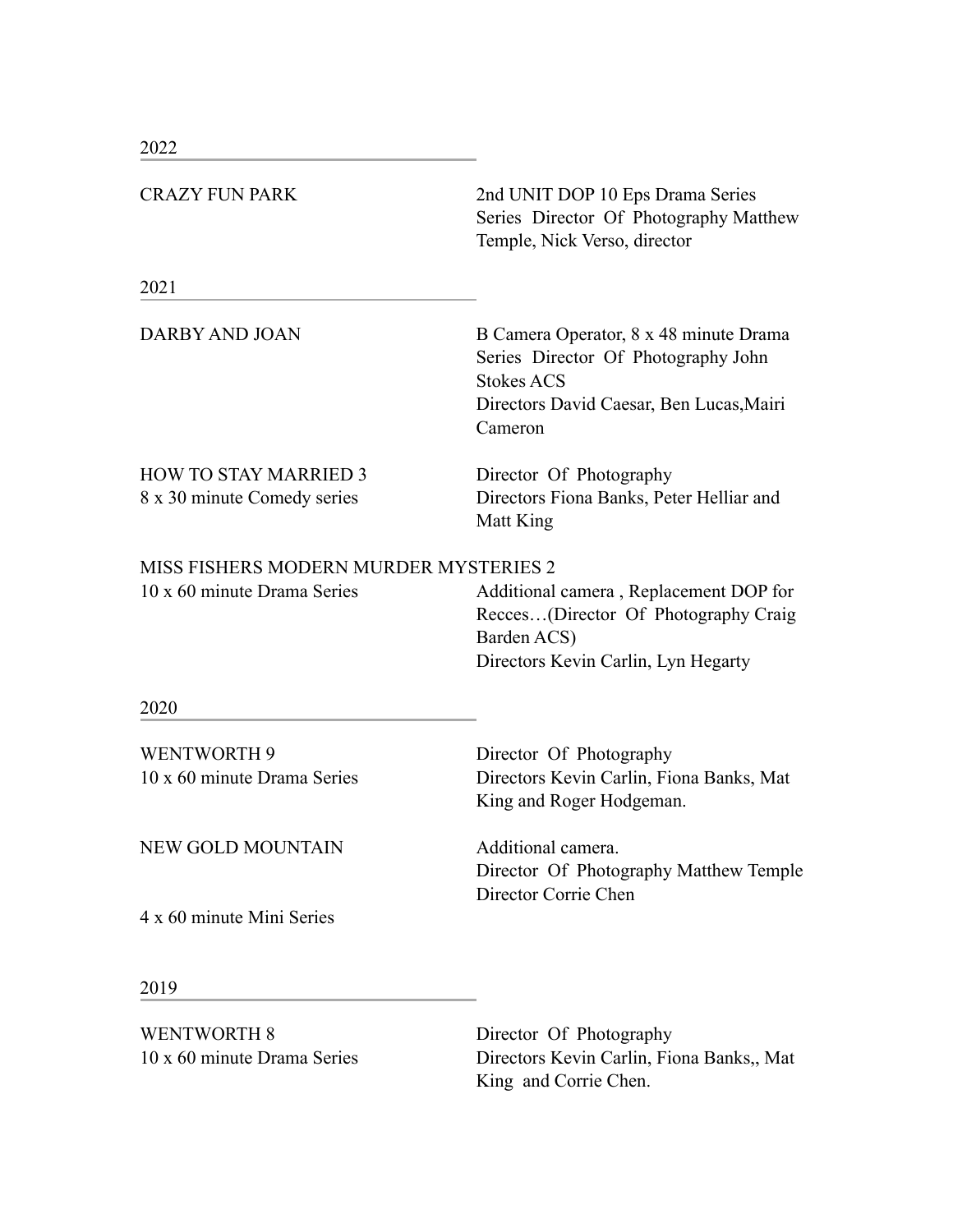| 2019 (cont) |  |
|-------------|--|
|-------------|--|

BLACK COMEDY 4 Director Of Photography

6 x 30 minute sketch Comedy series Directors Steven McGregor and Nakkiah Lui<sup>1</sup>

**ITCH** 10 x 30 minute Drama Series Director Of Photography

Directors Renee Webster and Nic Verso

2018

MR BLACK

SKIT HAPPENS

THE BLAKE MYSTERIES 1x 90 min Telemovie Camera Operator

8 x 30 Comedy series Director Of Photography Directors Amanda Brotchie and Clayton Jacobson

Sketch Comedy Pilot Director Of Photography

 Director Of Photography Craig Barden ACS Director Ian Barry

STREET SMART Director Of Photography

8 x 30 Comedy series Director Damian Davis

#### 2017

OFFSPRING Series 7 Director Of Photography

ABC Sci Fi Comedy 13 x 10 min eps

10 x 1 Hour Drama Series Directors Shirley Barrett, Matt Moore ,Ben Cheswell, Shannon Murphy,Peter Salmon

TRIP FOR BISCUITS Director Of Photography Director Dave Cartel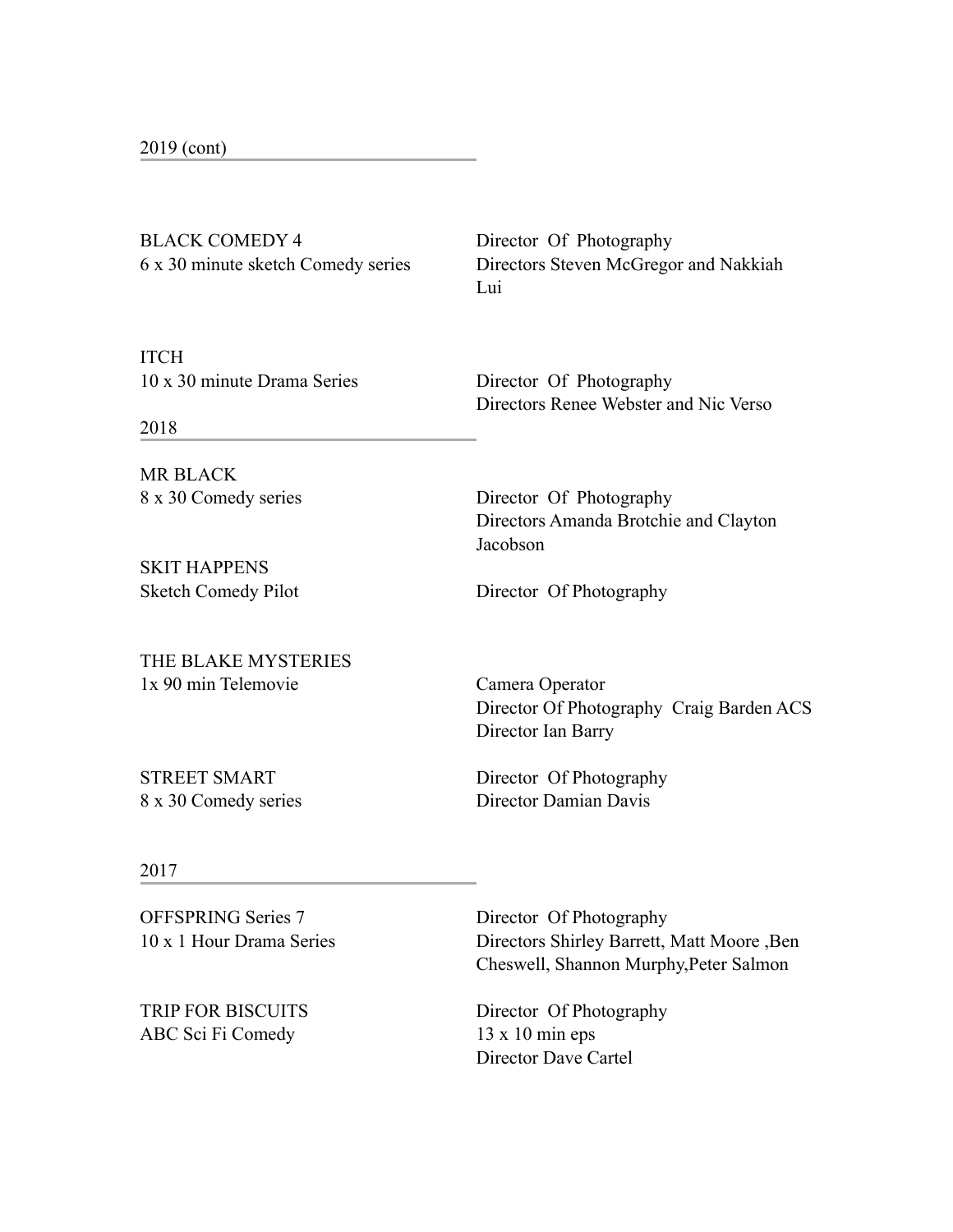2017 (cont)

#### THE DOCTOR BLAKE MYSTERIES:FAMILY PORTRAIT

| THE DOCTOR BLAKE MYSTERIES:FAMILY PORTRAIT |                                                                                                                |  |
|--------------------------------------------|----------------------------------------------------------------------------------------------------------------|--|
| !x 90 min Telemovie                        | Camera Operator, ARRI Alexa<br>Director Of Photography Craig Barden ACS                                        |  |
|                                            | Director Ian Barry                                                                                             |  |
| 2016                                       |                                                                                                                |  |
| YOURE SKITTING ME                          | Director Of Photography                                                                                        |  |
| 26 X 30 min Eps Comedy Series              | Directors - Dave Cartel Kacie Anning                                                                           |  |
| DR BLAKE MURDER MYSTERIES 4                | Camera Operator                                                                                                |  |
| Drama Series                               | Director Of Photography Craig Barden ACS<br>Directors Ian Barry Fiona Banks, Declan<br>Eames, Alastair Grieves |  |
| 2015                                       |                                                                                                                |  |
| <b>MOLLY</b>                               |                                                                                                                |  |
| 2x 90 min Mini Series                      | Camera Operator<br>Director Of Photography Craig Barden ACS<br>Director Kevin Carlin                           |  |
| <b>TRIP FOR BISCUITS</b>                   | Director Of Photography                                                                                        |  |
| ABC Sci Fi Comedy Pilot                    | Sony F5                                                                                                        |  |
|                                            | $2 \times 15$ min eps                                                                                          |  |
|                                            | Director Dave Cartel                                                                                           |  |
| A BRILIANT LIE                             | 2 <sup>nd</sup> Unit Cinematography                                                                            |  |
|                                            | <b>Blackmagic Ursa</b>                                                                                         |  |
|                                            | Director Of Photography John Brawley                                                                           |  |
|                                            | Director Peter Salmon                                                                                          |  |

PLEASE LIKE ME Additional Camera

INTO THE BLACK WATER Director Of Photography Short Film Director Jonathan Burton

Comedy Series Director Of Photography Matt Temple Director Matt Saville

HOUSE HUSBANDS 4 Additional Camera / 2nd Unit Drama Series Director Of Photography Nic Owens Directors Grant Brown, Ian Watson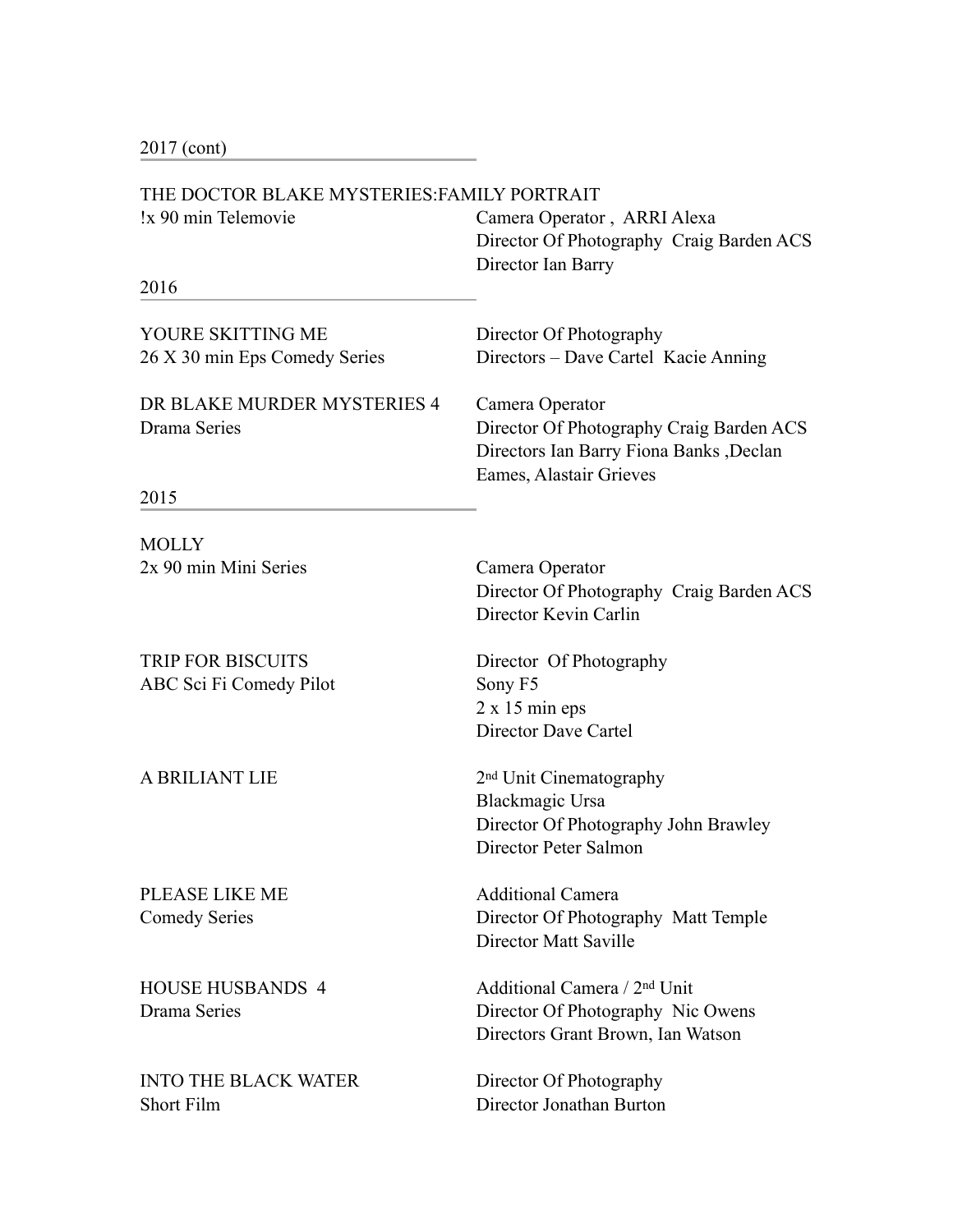# THE KETTERING INCIDENT Additional Photography 6 x 1hr Drama Series

WENTWORTH 3 Additional Camera / 2<sup>nd</sup> Unit Directors Kev Carlin, Steve Jodrell,

DR BLAKE MURDER MYSTERIES 3 Additional Camera

PEDAL Director Of Photography Short Film ARRI ALEXA Anamorphic Director Gareth Calverley

EARTH Director Of Photography Short Film RED DRAGON, EPIC Anamorphic Director Tatiana Doroshenko

HOUSE HUSBANDS 3 Additional Camera / 2nd Unit Drama Series Director Of Photography Nic Owens Directors Grant Brown, Karl Zwicky

Drama Series Director Of Photography Craig Barden ACS

THE DEN Director Of Photography Short Film RED EPIC Anamorphic Director Jonathan Burton

Drama Series Director Of Photography Craig Barden ACS Directors Kev Carlin, Steve Jodrell, Catherine Millar

SMALL Director Of Photography Short Film RED , EPIC Director Summer DeRoche

#### 2014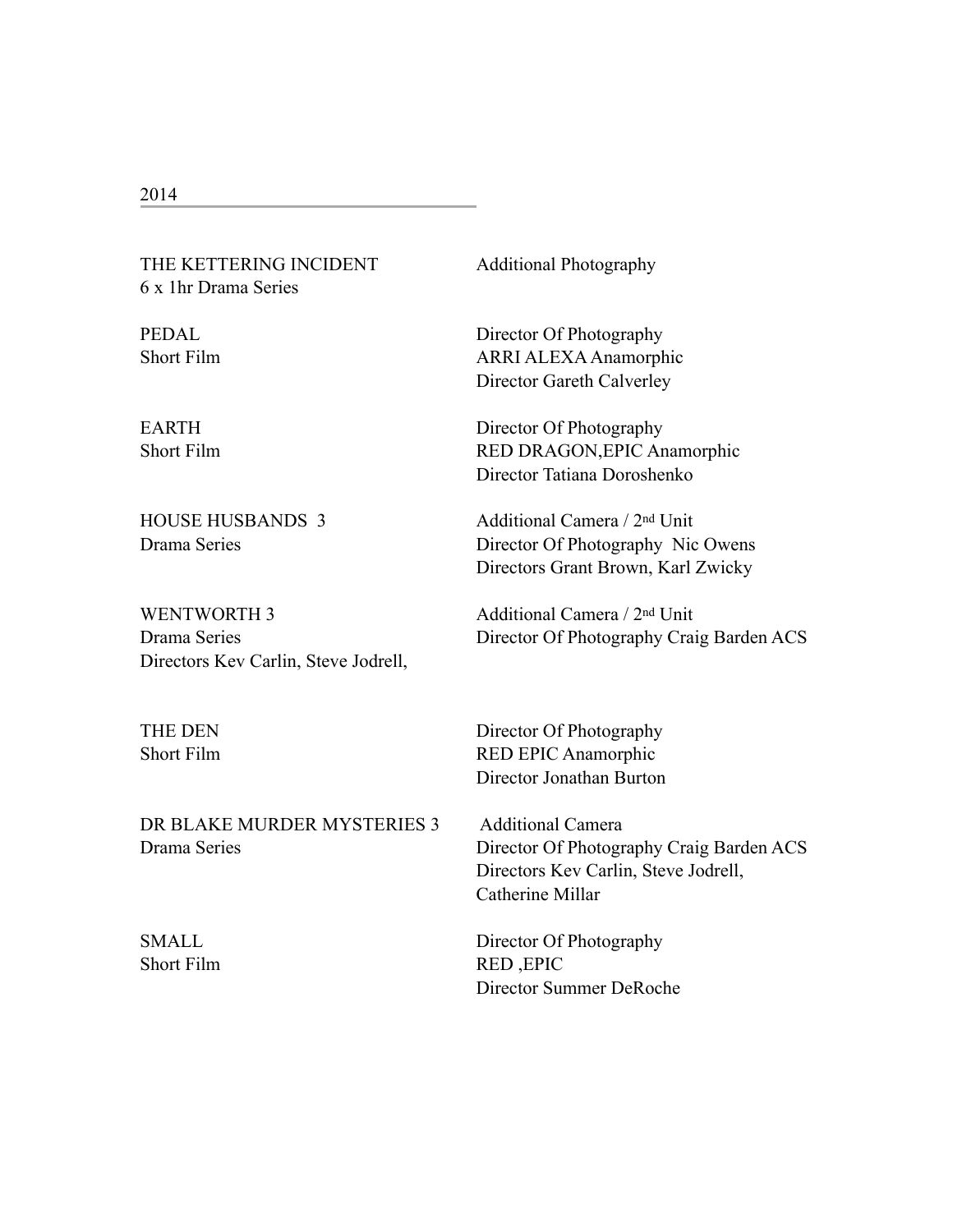| <b>WENTWORTH 2</b><br>Drama Series                      | Additional Camera / 2 <sup>nd</sup> Unit<br>Director Of Photography Craig Barden ACS<br>Directors Kev Carlin, Steve Jodrell,<br>Catherine Millar                  |
|---------------------------------------------------------|-------------------------------------------------------------------------------------------------------------------------------------------------------------------|
| 2012/11                                                 |                                                                                                                                                                   |
| <b>MR&amp; MRS MURDER</b>                               | Director Of Photography<br>13 x 1 Hour Drama Series<br>Directors- Daniel Nettheim, Sian<br>Davies , Shirley Barrett, Abe Forsythe, Peter<br>Salmon, Jet Wilkenson |
| <b>WINNERS AND LOSERS 2</b><br>22 x 1 Hour Drama Series | Director Of Photography Main Unit<br>and A Camera Op, ARRI Alexa<br>Directors- Steve Jodrell , Jet Wilkenson, Kev<br>Carlin , Ian Gilmour, Nicholas Bufalo        |
| <b>LITTLE LUNCH</b><br>Pilot Episode                    | Director Of Photography, A Camera<br>Digital Sony F900R<br>Director-Wayne Hope                                                                                    |
| 2010                                                    |                                                                                                                                                                   |
| <b>WINNERS AND LOSERS 1</b><br>22 x 1 Hour Drama Series | Director Of Photography Main Unit<br>and A Camera Sony F23 HD<br>Directors- Steve Jodrell , Paul Maloney, Sian<br>Davies, Ian Gilmour,, Nicholas Bufalo           |
| <b>LIBRARIANS 3</b><br>6 x 30 min Comedy Series         | Director Of Photography Main Unit<br>Director-Wayne Hope                                                                                                          |
| <b>SMOKING WILL KILL YOU</b><br>7 Min Short- Comedy     | Director Of Photography<br>Director Raphael Sammut,<br><b>2010 Tropfest Finalist</b>                                                                              |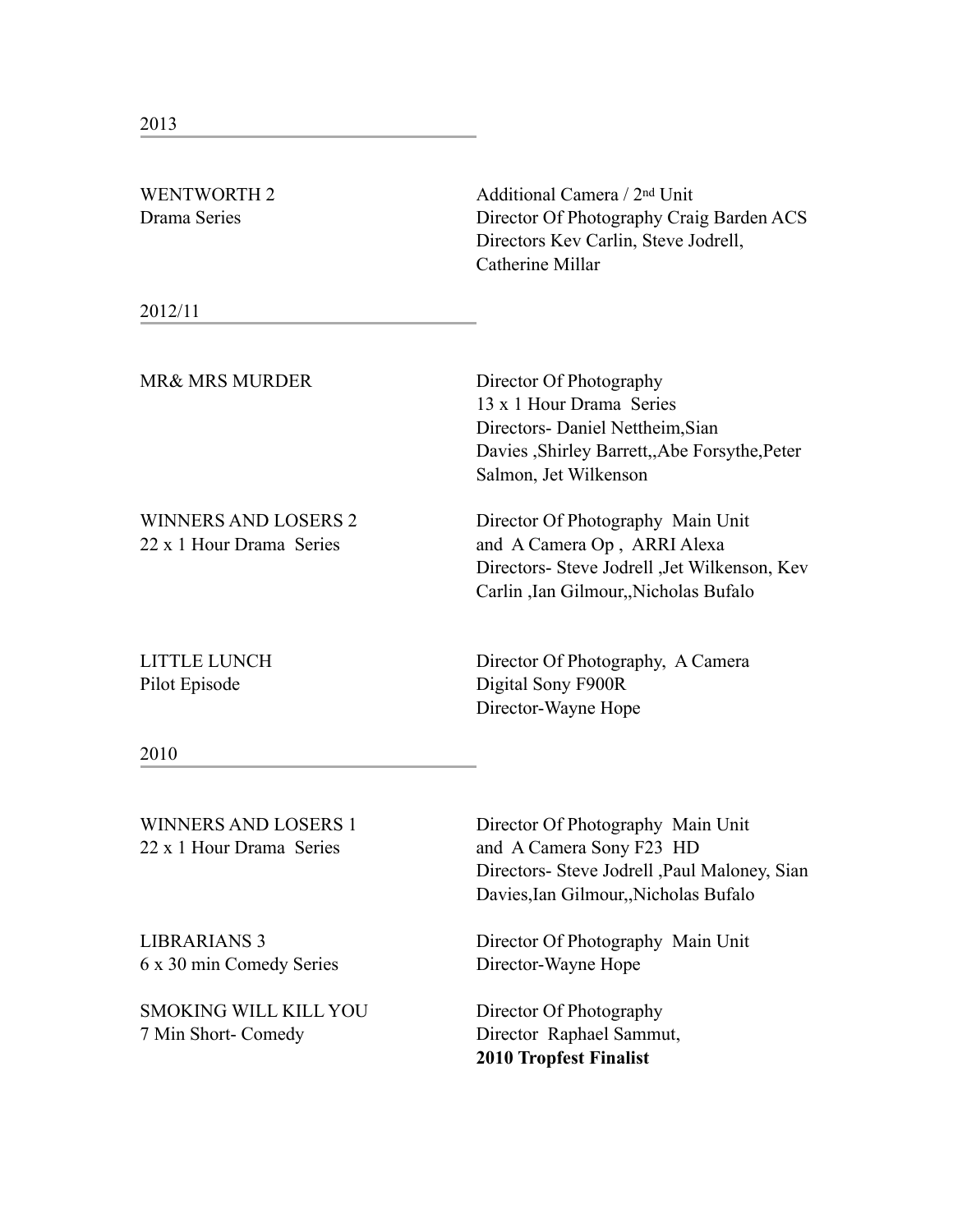| <b>SATISFACTION 3</b>    | Director Of Photography Main Unit        |
|--------------------------|------------------------------------------|
| 10 x 1 Hour Drama Series | and A Camera Operator Super 16           |
|                          | Directors- Steve Jodrell , Paul Maloney, |
|                          | Sian Davies, Ian Watson, Ken Cameron     |

6 x 30 min Comedy Series Director-Wayne Hope

LIBRARIANS 2 Additional Camera Operator HD

RUSH 2 (8 Eps) Additional Camera Operator HD Various Directors

2008

SATISFACTION 2 Director Of Photography Main Unit 10x 1 Hour Drama Series and A Camera Operator Super 16 Directors- Paul Maloney, Steve Jodrell, Katrina McKenzie, Daniel Nettheim

THE ELEPHANT PRINCESS Director Of Photography Main Unit 26 x 1/2 Hour Childrens Series and A Camera Operator Super 16 Directors- Roger Hodgeman, Daniel Nettheim, Grant Brown

2007

THE ELEPHANT PRINCESS Director Of Photography Main Unit 26 x 1/2 Hour Childrens Series and A Camera Operator Super 16 Directors- Roger Hodgeman, Daniel Nettheim, Grant Brown MENZIES AND THE FATE OF AUSTRALIA 1 Hour Docu drama Director Of Photography HD Director: Steve Jodrell

**GOLD 2008 ACS CINEMATOGRAPHY AWARD**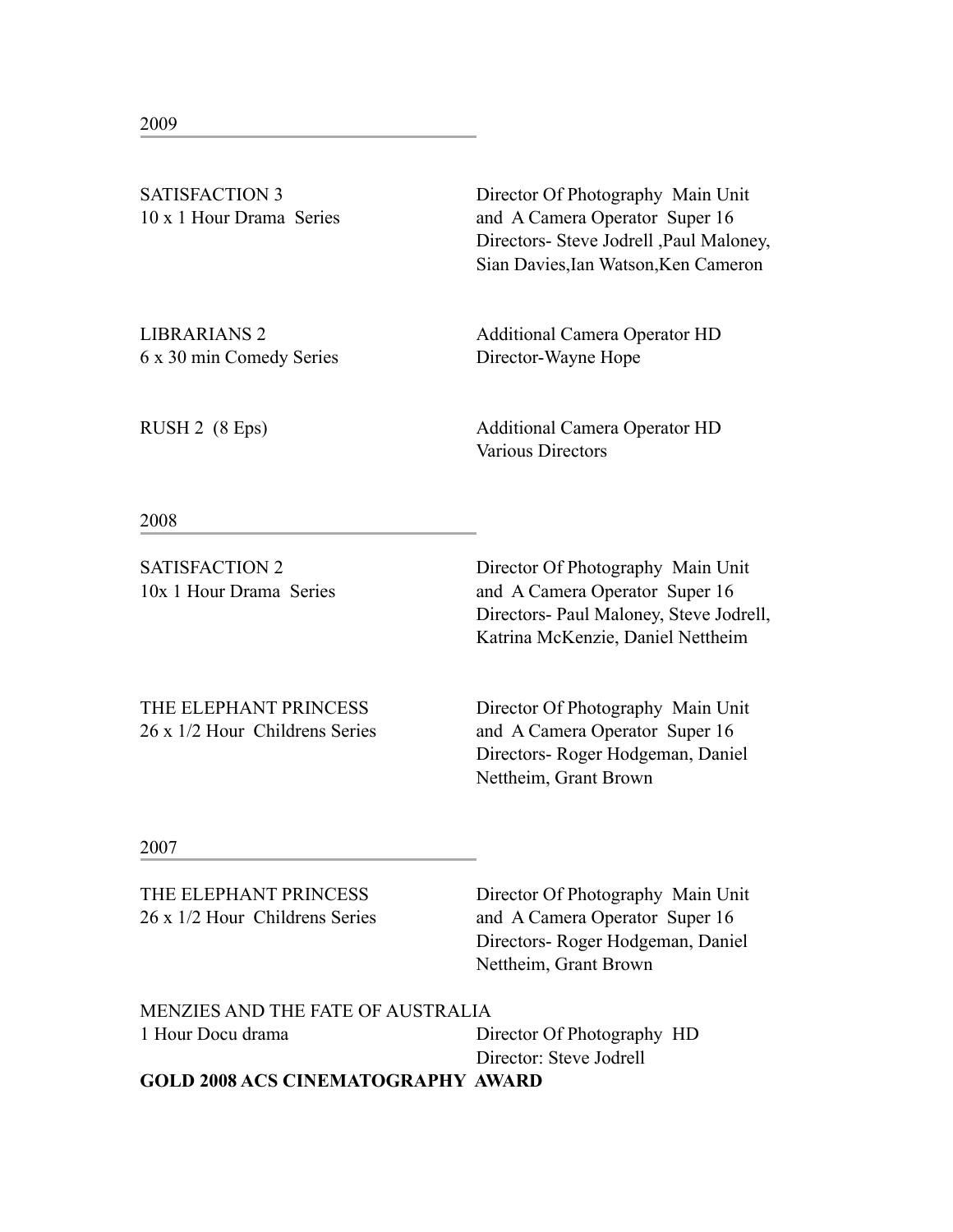2007 (cont).

PREY A Camera Operator **A Camera Operator HD** Feature Film - Horror DOP: Andy Topp

Director- George Miller

SATISFACTION Director Of Photography Main Unit 10x 1 Hour Drama Series and A Camera Operator Super 16 Directors- Various

2007

LOST TREASURE OF FIJI Director Of Photography Main Unit 13 x 1/2 Hour Childrens Drama Series and A Camera Operator Super 16

McLEODS DAUGHTERS Weekly 1 Hour Drama Series A Camera Operator

Director- Grant Brown

 DOP: David Foreman Super 16 Directors- Various

2005

WICKED SCIENCE 2 26 x 1/2 Hour Childrens Series Director Of Photography Main Unit

and A Camera Operator Super 16

## **SILVER 2005 ACS CINEMATOGRAPHY AWARD FOR EP 9**

#### BOYTOWN

Feature Film Camera on Video Concert Footage Director : Kev Carlin DOP: Mark Wareham

#### 2004

WICKED SCIENCE 2 26 x 1/2 Hour Childrens Series Director Of Photography Main Unit

**STINGERS** 

and A Camera Operator Super 16

GTV 9 Drama Series DOP / Camera Operator SD 28 x 1 hour Episodes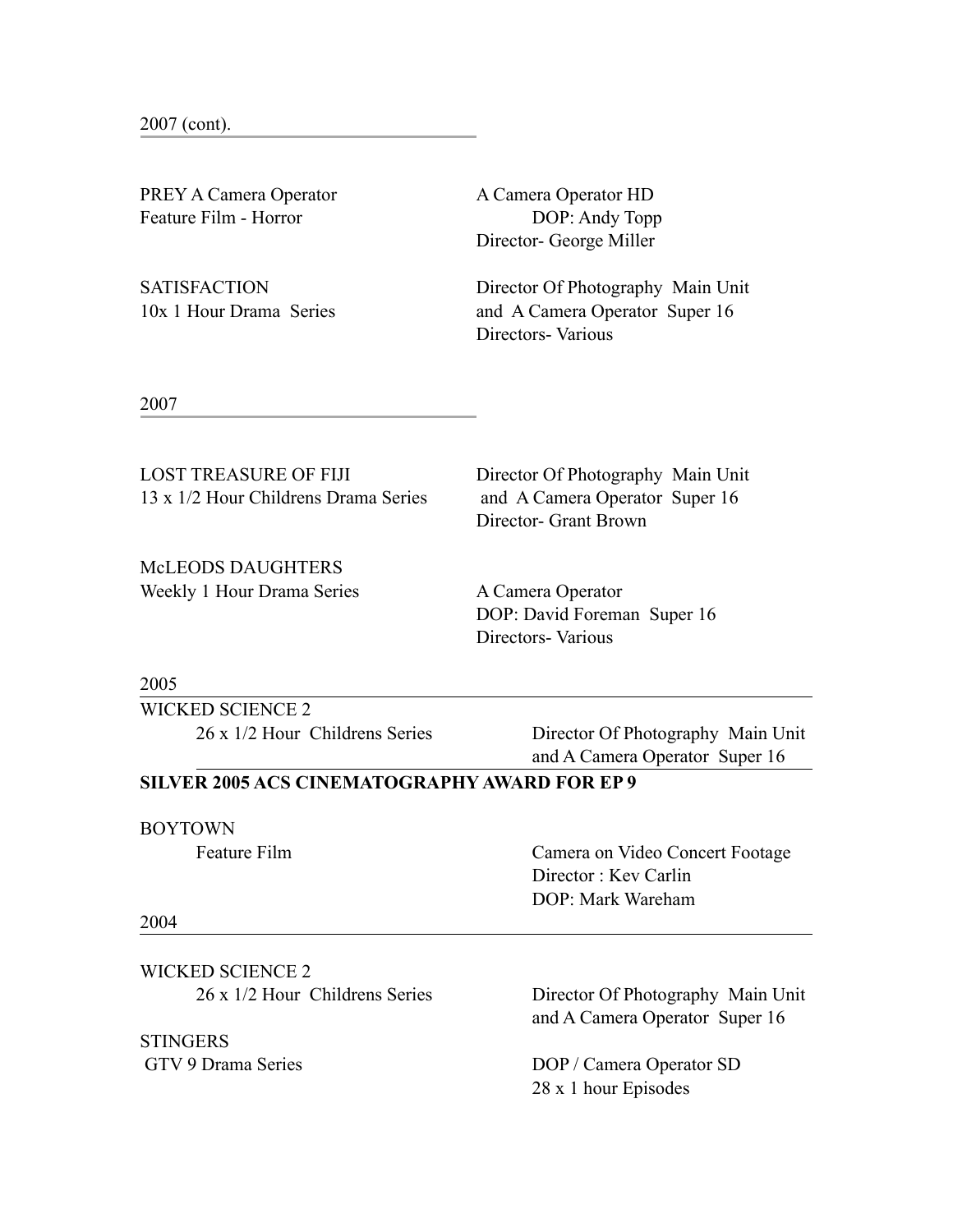# WICKED SCIENCE

26 x 1/2 Hour Childrens Series Director Of Photography Main Unit and A Camera Operator Super 16

**GOLD 2005 ACS CINEMATOGRAPHY AWARD AWARD FOR EP1** 

### 2002

WICKED SCIENCE

MARSHALL LAW 14 x1 hour weekly drama series A Camera Operator on Main Unit

STINGERS 5 22 x1 hour weekly drama series B Camera Operator on Main Unit

26 x 1/2 Hour Childrens Series Director Of Photography Main Unit and A Camera Operator Super 16

> Eps 1-11,Director Of Photography Eps12-16 SD

and 2nd Unit DOP Super 16

#### 2001

STINGERS 5 22 x1 hour weekly drama series B Camera Operator on Main Unit and 2<sup>nd</sup> Unit Cinematography Directors **Various** LIFE 90 Minute Telemovie **A Camera Operator HD** Director: David Cameron SOMETHING IN THE AIR II A Camera Operator Location 4x1/2 hour weekly drama series Senior Camera Operator Studio Directors :Various 2000

4x1/2 hour weekly drama series Senior Camera Operator Studio Segments- 40 weeks Directors :Various

SOMETHING IN THE AIR II A Camera Operator Location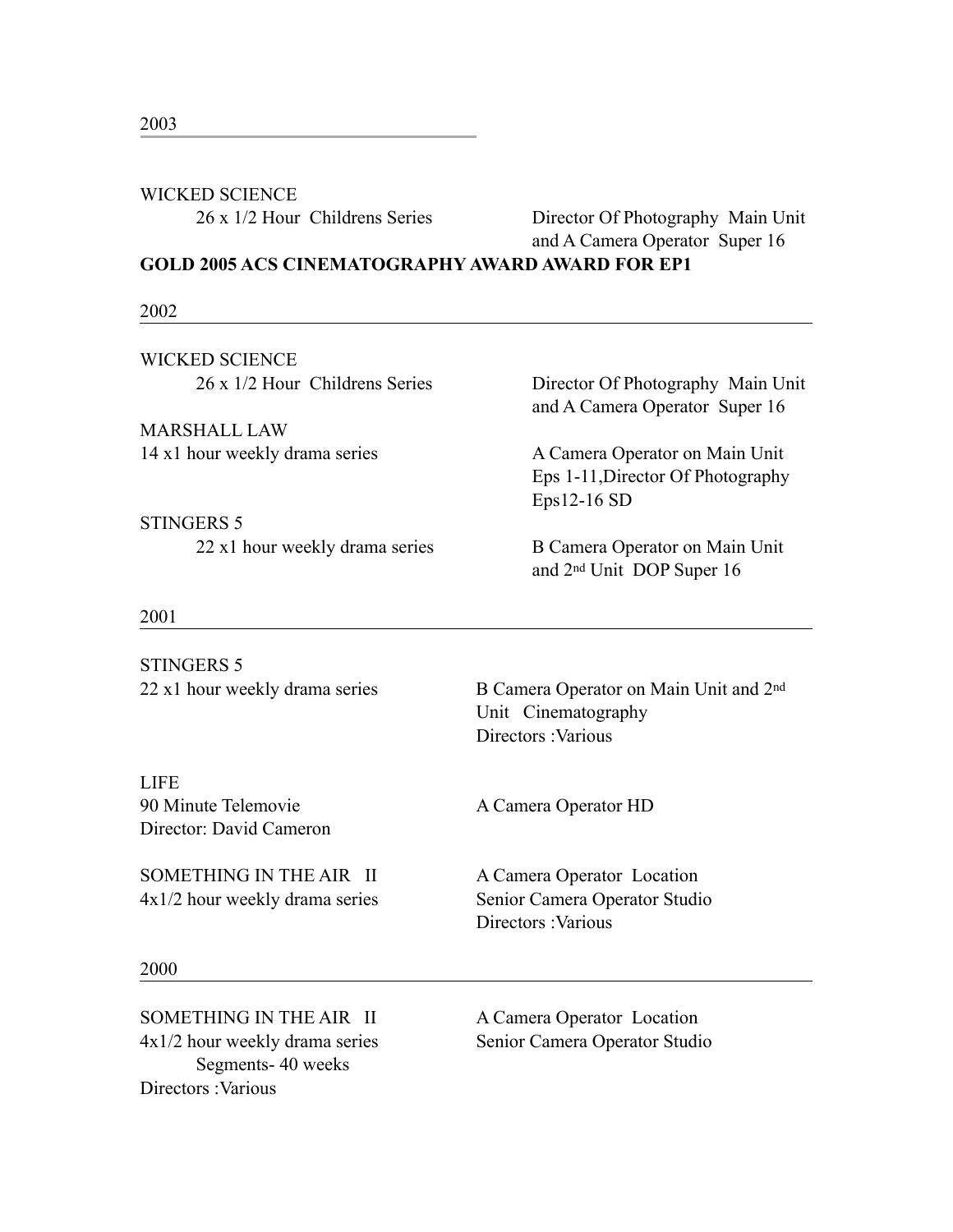SEA CHANGE III Directors: Various

13 x 1/2 hour drama series 2nd Unit Camera operator . 16mm

DON'T YOU KNOW ME Music Video clip for "Mark Seymour" Director of Photography. 16mm Director: Chris Sferrazza 1999

SOMETHING IN THE AIR 4x1/2 hour weekly drama series A Camera Operator Location and alternating Senior Camera Operator Studio Segments

SEA CHANGE II 13 x 1/2 hour drama series Main Unit Focus Puller . 16mm Directors: Various & Occassional 2nd Unit Operator Main Unit Operator 2 eps & 2nd Camera

DAWN OF THE DMFS 90 Minute independant feature film Co-producer/DOP

1998

SEA CHANGE I 13 x 1/2 hour drama series Main Unit Focus Puller . 16mm Directors: Various & Occassional 2nd Unit Operator

SHORTWAVE - Series III "Pepper" 1 x 12 min short drama. Camera Operator. 16mm Director: Amanda Jane

| <b>CHOPSTICKS</b>       |                               |
|-------------------------|-------------------------------|
| Independent Short Film. | Director of Photography. 16mm |
|                         | Director: Melanie Hayward     |

1997

MY GERALDINE

 VCA Post Graduate Short Film. Director of Photography. 16mm Director: Felicity Morgan-Rhind (Flashback Sequences)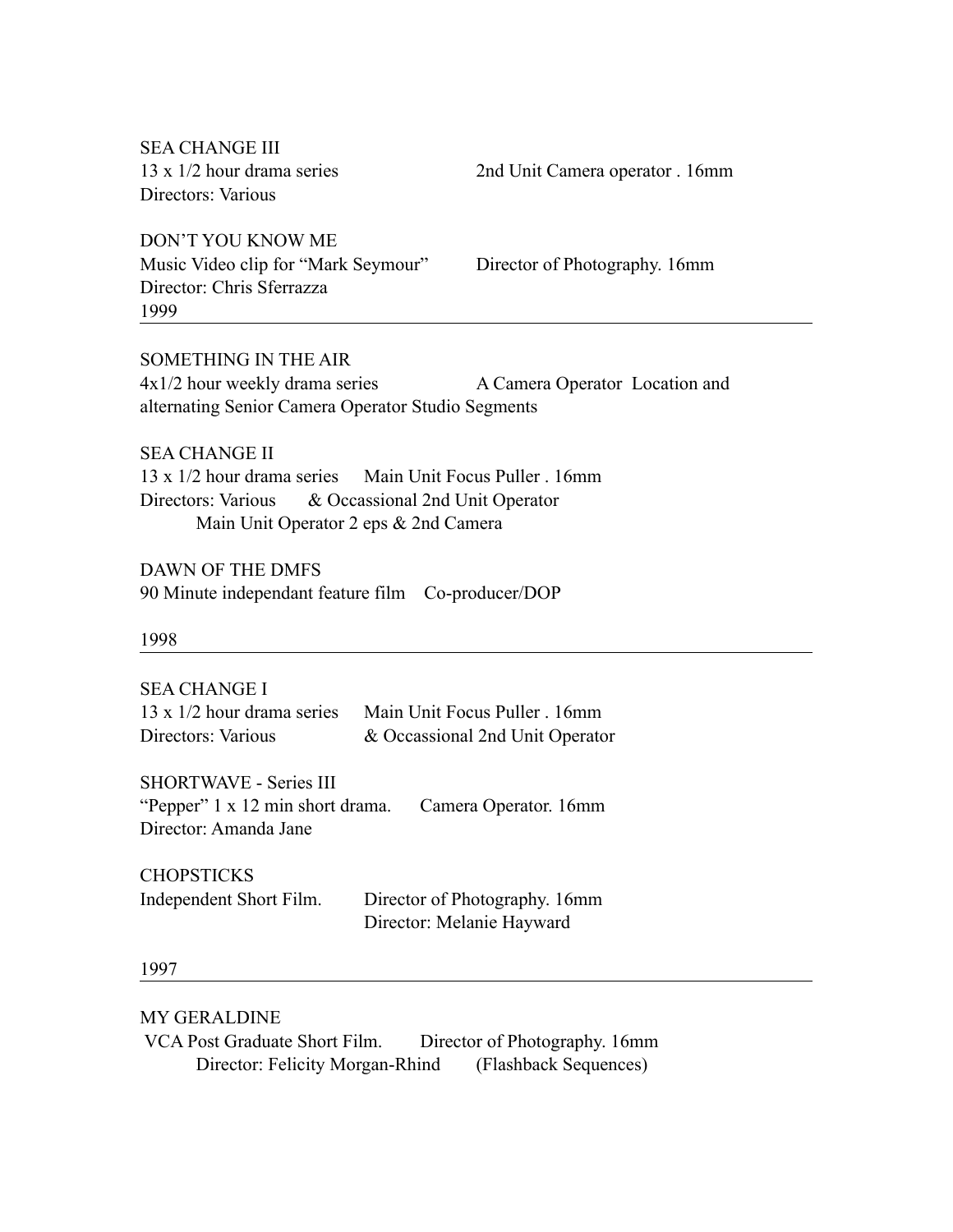AMY 35mm Feature Film. Cascade Films. DVC Camera Band Coverage. (Director of Photography: David Parker) Director: Nadia Tass

DING DING Independent Short Film. Director of Photography. 16mm Director: Jonathan Messer

SURVIVAL Independent Short Film. Director of Photography. 16mm Director: Nick Bufalo **SILVER 1998 ACS CINEMATOGRAPHY AWARD** 

IGNORANCE IS BLISS Music Video clip for "Tiddas" Director of Photography. 16mm Director: Kelli Simpson **SILVER 1998 ACS CINEMATOGRAPHY AWARD** 

THE BEGGAR'S OPERA CAFE Independent Feature Film. Director of Photography. Super 16 Director: Vicky Fisher

THE USUAL Independent Short Film. Director of Photography. 16mm Director: Simon Palomares

CHRISTMAS PRESENCE

VCA 3rd yr Graduate Short Film. Director of Photography. 16mm Director: Glendon Wheelan (AFC Post Production Support)

GET SMARTER

Melbourne Uni. Short Student Film. Director of Photography. 16mm B&W Director: Madeleine Fogarty

1996

**MERCURY** Directors: Various

13 X 1 hr drama series. 2nd Unit Camera Operator. Betacam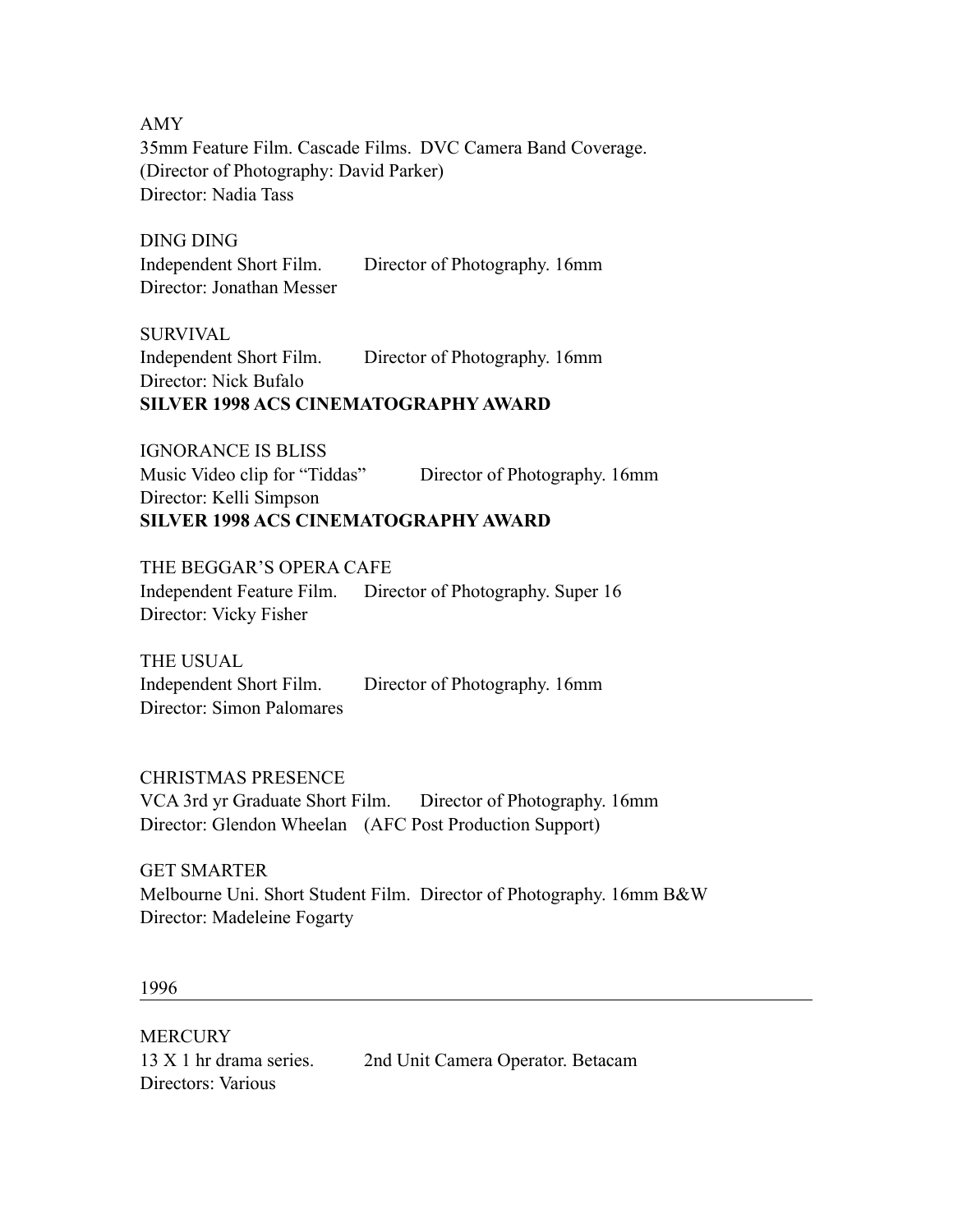SIMONE DE BEAUVOIR'S BABIES 4hr drama mini-series. Main Unit Focus Puller. Super 16 Director: Kate Woods

SHORTWAVE - Series II 3 x 10 min short dramas. Main Unit Focus Puller. Super 16 Dtrs: Brad McGann, Stuart McDonald, Arianna Bosi

THE GLYNN NICHOLAS SHOW 7 x 1/2 hr Multicam Sitcom Operator. Multicam Studio

FRONTLINE Studio news segments. Camera Operator. Betacam Working Dog Productions

1995

.

SHORTWAVE - Series I 3 x 10 min short dramas. Main Unit Focus Puller. Super 16 Dtrs: Mick Connolly, Simon Baré, Simon McDonald

CORRELLI Directors: Various

12 x 1 hr drama series. Camera Operator. Betacam

FRONTLINE Studio news segments. Camera Operator. Betacam Working Dog Productions

1986-1994 Various Programs for ABC TV, Highlights Including:

THE LATE SHOW ONCE IN A BLUE MOON (MUSIC SPECIAL with the MSO) LIFT OFF 2 KATE CEBRANO AND FRIENDS LIVE & SWEATY (MELBOURNE SHOWS) KITSON FAHEY D.A.A.S. KAPITAL EMBASSY - Series III INSIDE RUNNING THE MAX GILLIES SHOW LIVE & SWEATY THE FACTORY THE BIG GIG COUNTDOWN REVOLUTION COUNTDOWN